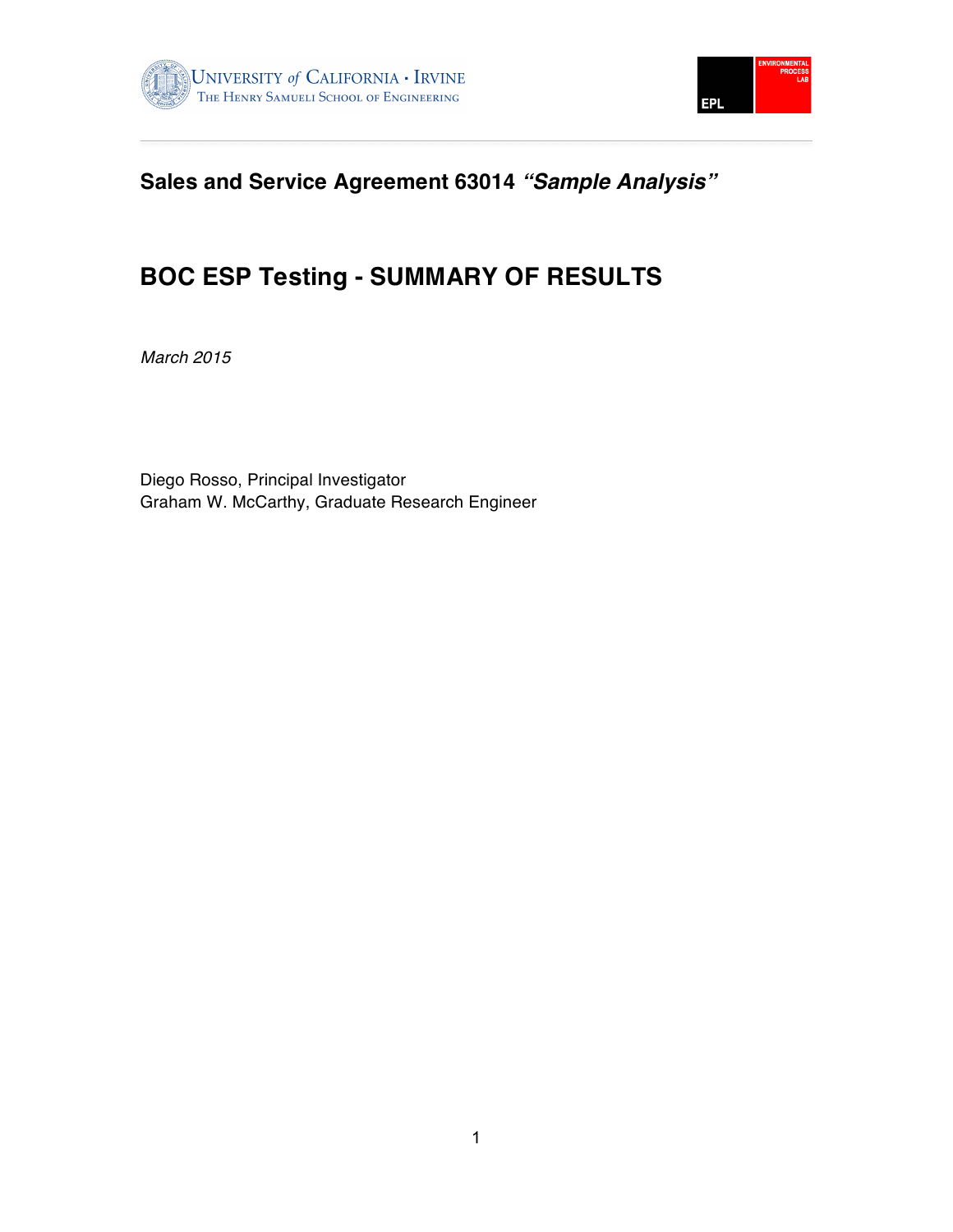



#### **Notation**

| <b>ASCE</b>               | American Society of Civil Engineers                                                                                             |
|---------------------------|---------------------------------------------------------------------------------------------------------------------------------|
| <b>CW</b>                 | Clean water                                                                                                                     |
| DO.                       | Dissolved Oxygen                                                                                                                |
| <b>ESP</b>                | EcoSystem Plus chemical                                                                                                         |
| ppm                       | Parts per million                                                                                                               |
| k∟a                       | Volumetric mass transfer coefficient in clean water $(t^{-1})$                                                                  |
| <b>SOTE</b>               | Standard oxygen transfer efficiency in clean water (%, or mass <sub>O2,transferred</sub> mass <sub>O2,fed</sub> <sup>-1</sup> ) |
| <b>SOTR</b>               | Standard oxygen transfer rate in clean water (mass <sub>O2.transferred</sub> time <sup>-1</sup> )                               |
| $\alpha$                  | Alpha factor = Oxygen transfer correction factor for process water                                                              |
| $\alpha$ k <sub>L</sub> a | $k_1$ a in process water (t <sup>-1</sup> )                                                                                     |
| $\alpha$ SOTE             | SOTE in process water (%, or mass <sub>O2, transferred</sub> mass <sub>O2, fed</sub> <sup>-1</sup> )                            |
| $\alpha$ SOTR             | SOTR in process water (mass <sub>O2.transferred</sub> time <sup>-1</sup> )                                                      |
|                           |                                                                                                                                 |

#### **Introduction**

Measurements of oxygen transfer in water were carried out to calculate the rate of oxygen transfer from diffused gas with and without the addition of an external chemical. The ASCE Standard (2006) adopted here is applicable to laboratory-scale oxygenation devices with small volumes of water as well as to full-scale systems with water volumes typical of those found in the activated sludge wastewater treatment process. This testing method is based upon removal of dissolved oxygen (DO) from the water volume by an oxygen scavenger (sodium sulfite, catalyzed by cobalt chloride) followed by reoxygenation to near the saturation level (>96% of saturation). The DO inventory of the water volume is monitored during the re-aeration period by measuring DO concentrations at frequent intervals and throughout the water volume.

The primary results of this testing are expressed as:

- the standard oxygen transfer rate (SOTR, mass $_{O2,transferred}$  time<sup>-1</sup>)
- the volumetric oxygen transfer coefficient ( $k<sub>L</sub>a$ , time<sup>-1</sup>)
- the standard oxygen transfer efficiency (SOTE, mass<sub>O2,transferred</sub> mass<sub>O2,fed</sub>  $^{-1}$ )

Standard conditions are defined as  $20^{\circ}$ C, 1atm, zero (0) DO, zero (0) salinity. In practice, when the clean water TDS is below 2000 mg  $I^{-1}$ , the salinity correction is not measurable and all tests in tap water can be deemed as clean water tests.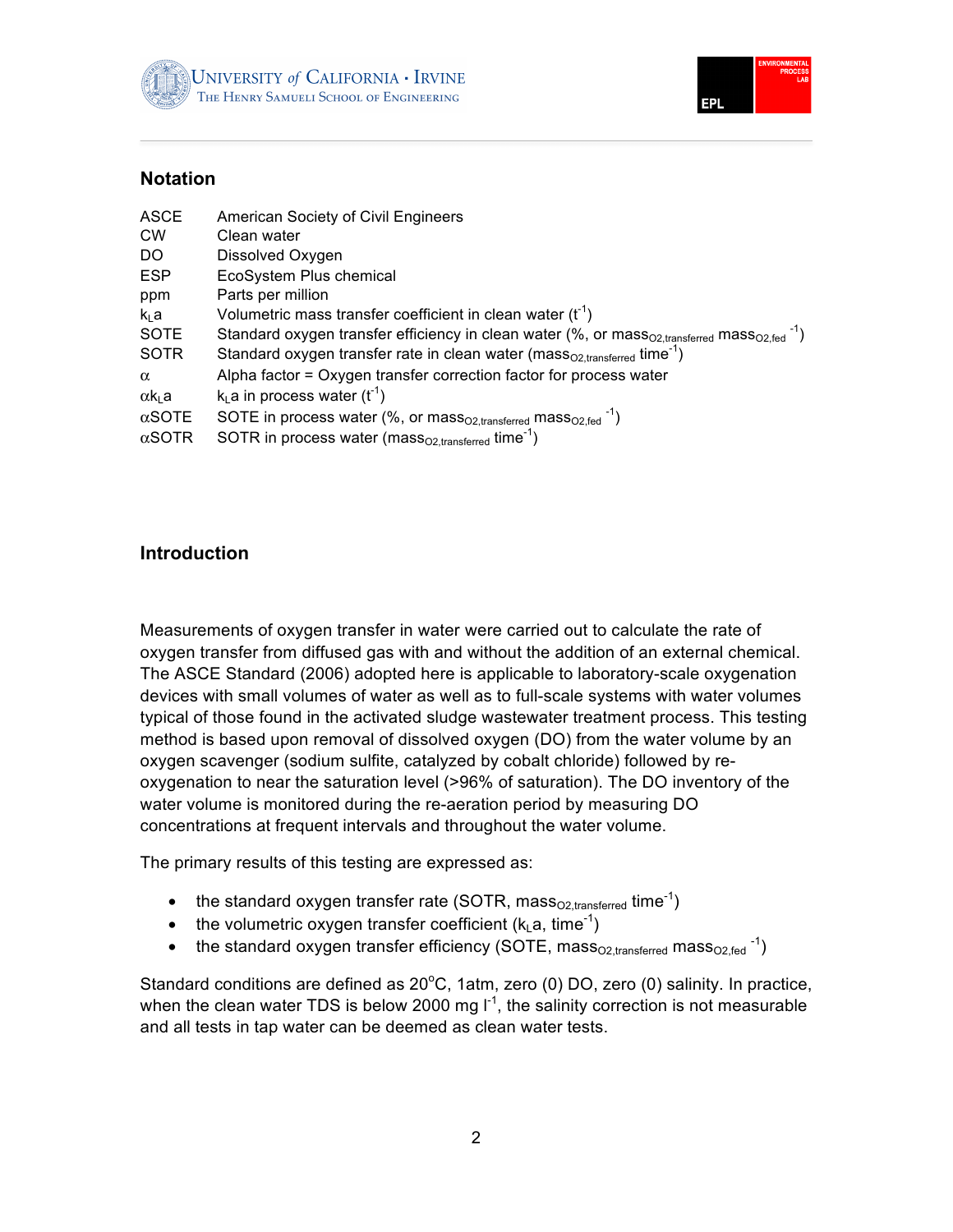



# **Methods**

Experiments were conducted in a laboratory environment using a small-scale tank (volume = 21 liters, 16 liters of water plus 5 liters of freeboard) following the procedure outlined in the American Society of Civil Engineers, Measurement of Oxygen Transfer in Clean Water (ASCE, 2006). The oxygen transfer is determined from the increase of the previously, artificially lowered DO concentration. The addition of sodium sulfite ( $Na<sub>2</sub>SO<sub>4</sub>$ , stoichiometric amount: 7.8 mg  $I^1$  per 1.0 mg  $I^1$  of DO) and cobalt chloride catalyst (CoCl<sub>2</sub>, 0.1 mg  $I^{-1}$ ) reduces the DO of the water in the tank to less than 0.5 mg  $I^{-1}$ .

The DO of the water was measured using a fast electrochemical DO probe (YSI 58, Yellow Springs, OH) connected via digital/analog converter to a computer to sample, store and analyze the data. Due to space constraints within the testing column, a single YSI 58 was used. Since the column could only accommodate one DO probe, two other YSI 58 devices were maintained external to the test tank for QA/QC. The calibration of the DO probe used in the tests was verified before and after each run by comparison with the external probes. Satisfactory QA/QC tests were those when the DO discrepancy was within 0.5 mg  $I^{-1}$ . All runs reported here passed the QA/QC tests.

*A set of tests in clean water and at incremental air flow rates (1,2,3 l min-1 ) was performed to establish a clean water baseline for SOTR, SOTE, kLa.*

Five 200ml solutions of decreasing ESP concentration (10% to 0.001%) and one DI water (control) were prepared. 16 liters of water were placed in the tank along with  $Na<sub>2</sub>SO<sub>4</sub>$  and CoCl<sub>2</sub>. The air supply apparatus was assembled to provide air at a constant flow rate, bubbled through each solution (to strip the ESP), before entering the water column through a bubble diffuser.

*A second set of tests in water with the addition of ESP at the same incremental air flow rates (1,2,3 l min-1 ) was performed to measure* α*SOTR,* α*SOTE,* α*kLa.*

All DO data sets were processed with the ASCE DOPar v3.0.3 software (downloadable at http://www.seas.ucla.edu/stenstro/DOPar3-0-3.zip) that provides a log-linear regression and exponential fit analysis of the data.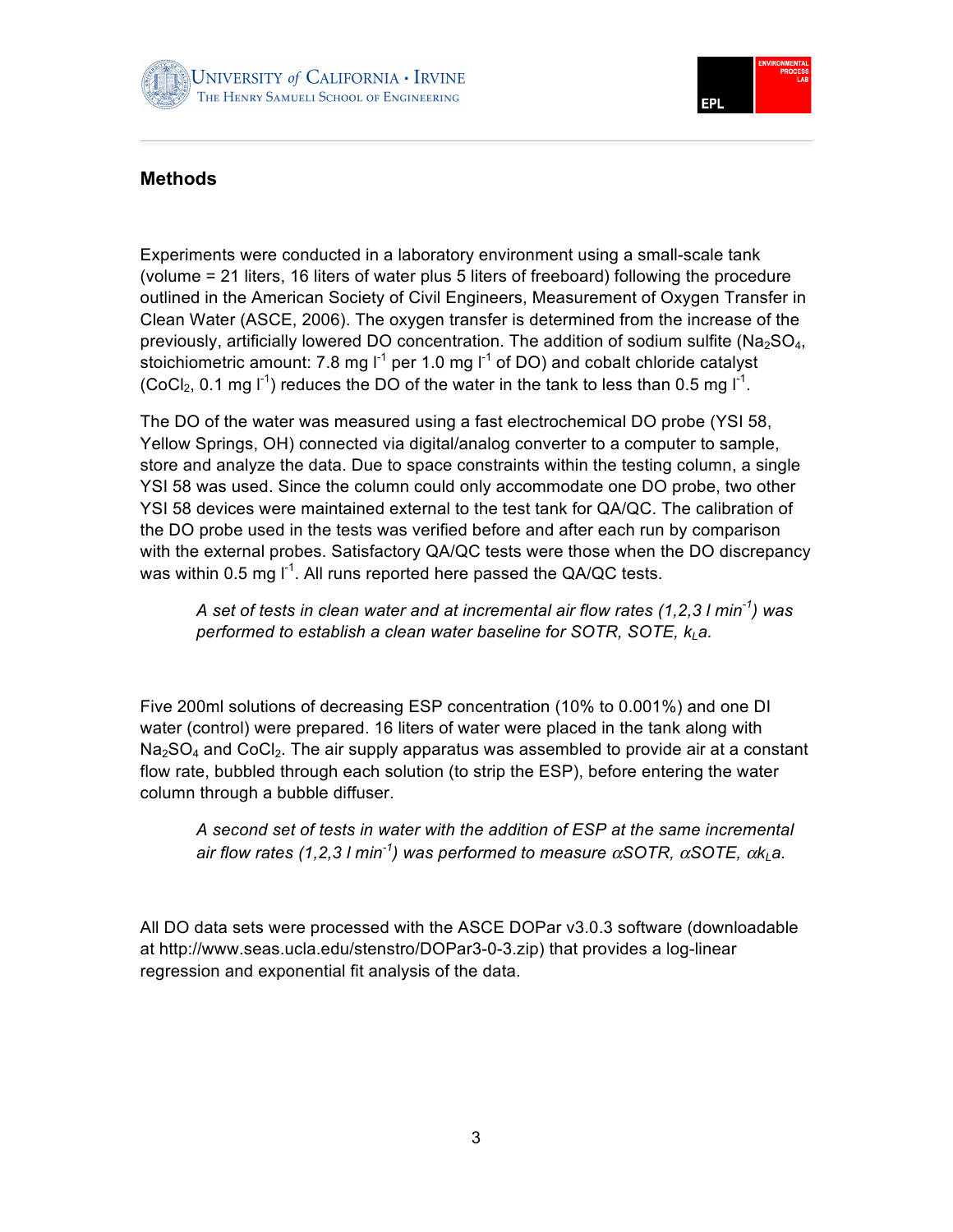



# **Apparatus**

The air supply passed through a regulator to reduce and control the pressure before entering the rotameter (Fig. 1). Passing through a volatilization chamber the air bubbled through prepared solutions of DI water and ESP before entering the water column through the diffuser. Airflow rates of 1, 2 and 3  $\text{I min}^{-1}$  were selected for testing.

The mass of the solution in the volatilization chamber was measured before and after each experiment, thus providing the quantity of solution consumed through the experiment. The chemical dose was calculated as the mass of chemical consumed divided by the volume of water in the column. This is the scenario where 100% of the chemical is transferred from the gas line to the liquid. However, the chemical mass transfer efficiency cannot be measured, hence the ESP doses or concentrations in the column reported below are the maximum possible, but not necessarily the actual values.



**Figure 1**. Schematic of the experimental setup (left) and photograph (right) showing the testing column, the chemical dosing unit, the flow regulation/metering set up, and the YSI 58 DO meter.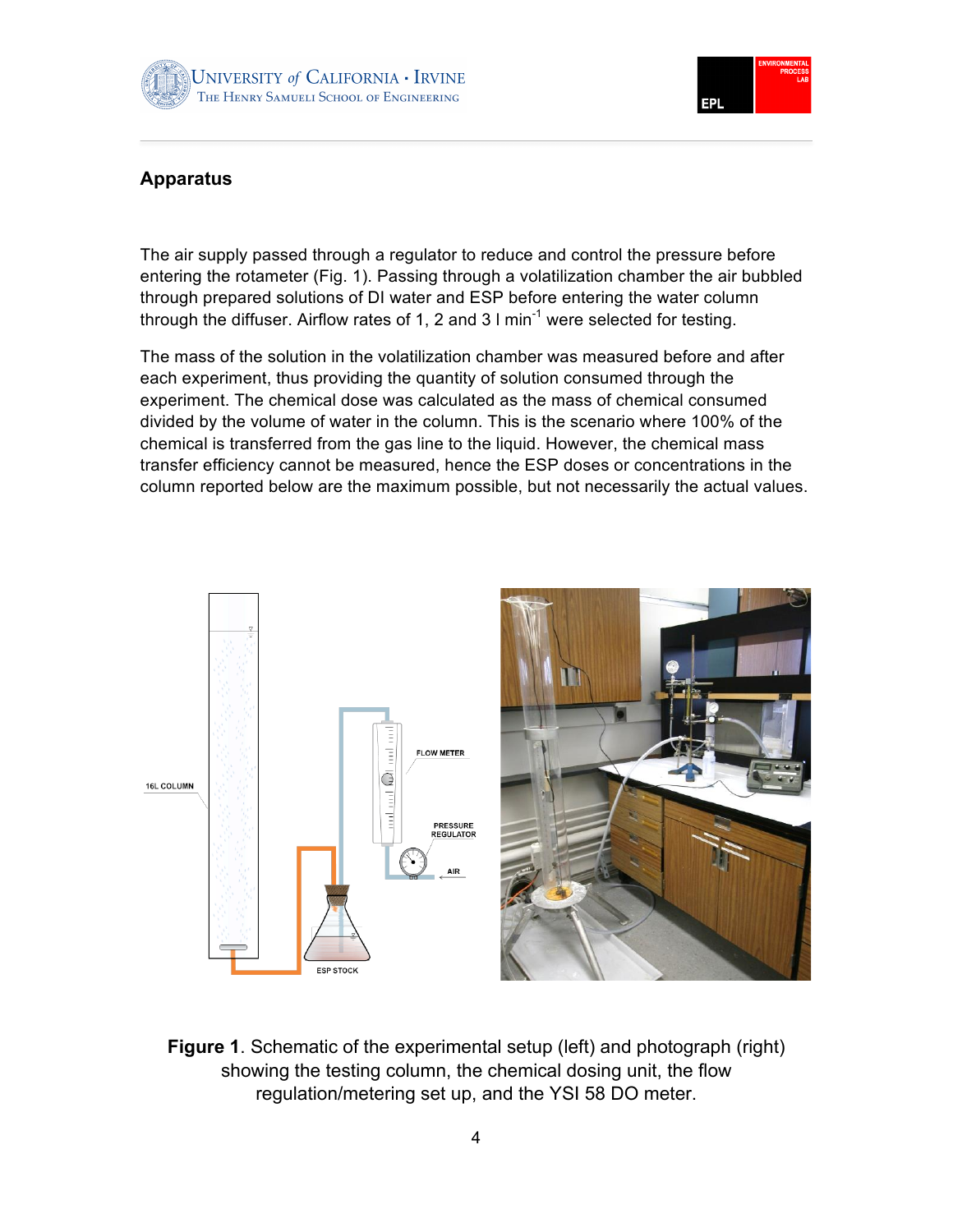



#### **Results**

The results below (Fig. 2) show the volumetric oxygen transfer efficiency ( $k<sub>L</sub>a$ , h<sup>-1</sup>) in clean water (blue symbol) and in process water (at increasing air flows, with increasing darkness of the symbol from yellow to black) vs. the dose of ESP chemical added to the air line. Note that the dose reported here is the maximum attainable concentration in the column at 100% ESP transfer efficiency, and represents a ceiling but not necessarily the actual value (this cannot be known unless water quality tests are performed).



Figure 2. Volumetric mass transfer coefficient k<sub>L</sub>a vs. incremental ESP dose,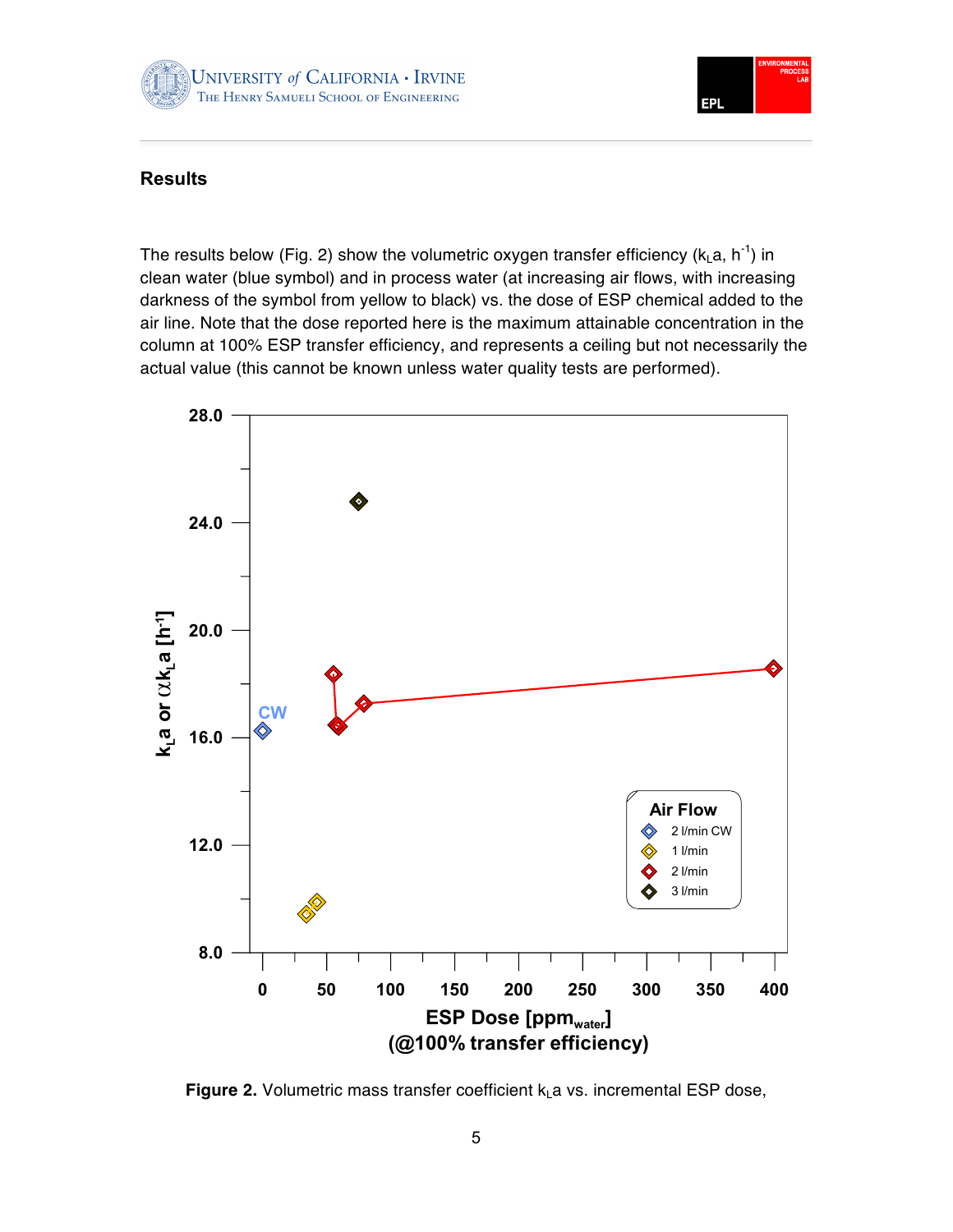



calculated at 2 l/min air flow.

The results below (Fig. 3) show the alpha factor  $[\alpha k_L a / k_L a = k_L a$ (process water) /  $k_L a$ (clean water), dimensionless] at an air flow of  $2 \mid min^{-1}$  vs. the dose of ESP chemical added to the air line. The points in this plots are the ratio of the red symbols and the blue symbol in Fig. 2. Note that the dose reported here is the maximum attainable concentration in the column at 100% ESP transfer efficiency, and represents a ceiling but not necessarily the actual value (this cannot be known unless water quality tests are performed).

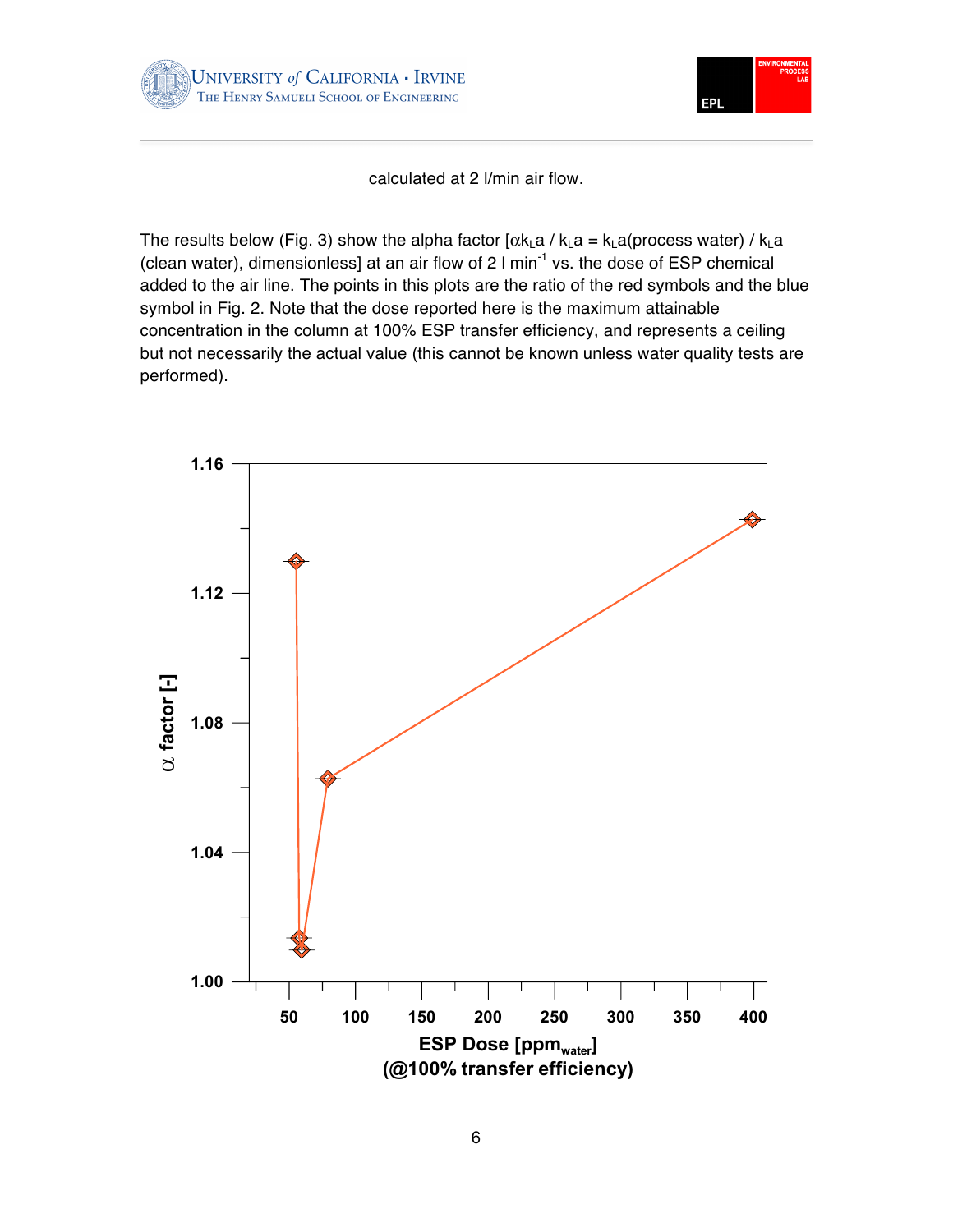



Figure 3. Alpha factor vs. incremental ESP dose, calculated at 2 I min<sup>-1</sup> air flow.

The value of  $k<sub>L</sub>a$  vs. the air flow rate are plotted in Fig. 4. In this graph  $k<sub>L</sub>a$  is used for clean water and  $\alpha k_{L}$ a is for solutions containing ESP.



Figure 4. Volumetric mass transfer coefficient  $k<sub>L</sub>$ a vs. air flow.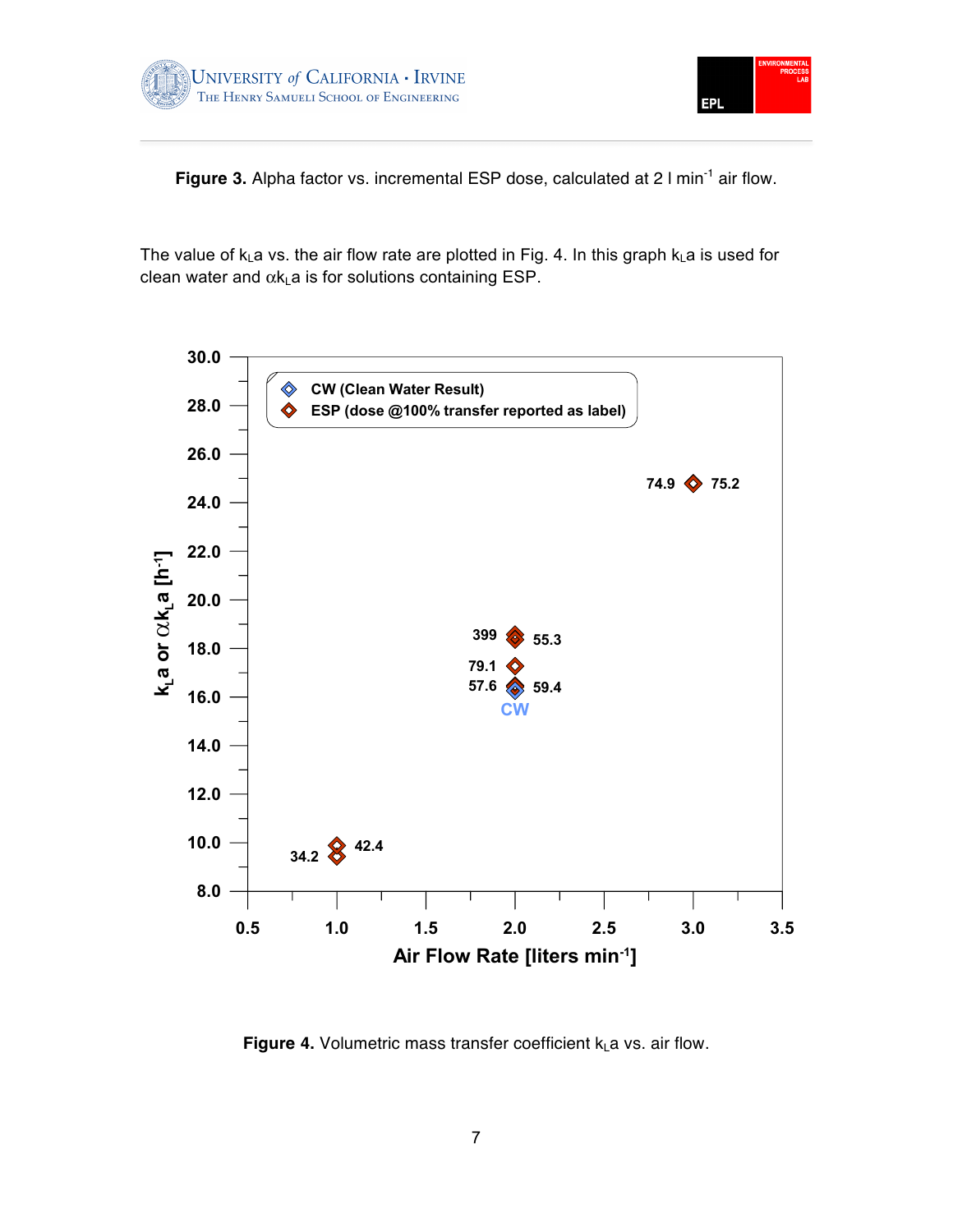



The standard oxygen transfer efficiency SOTE is plotted in Fig. 5. Analogously to Fig. 4, the clean water results are labeled SOTE and the solutions containing ESP are labeled  $\alpha$ SOTE.



Figure 5. Standard oxygen transfer efficiency SOTE vs. air flow.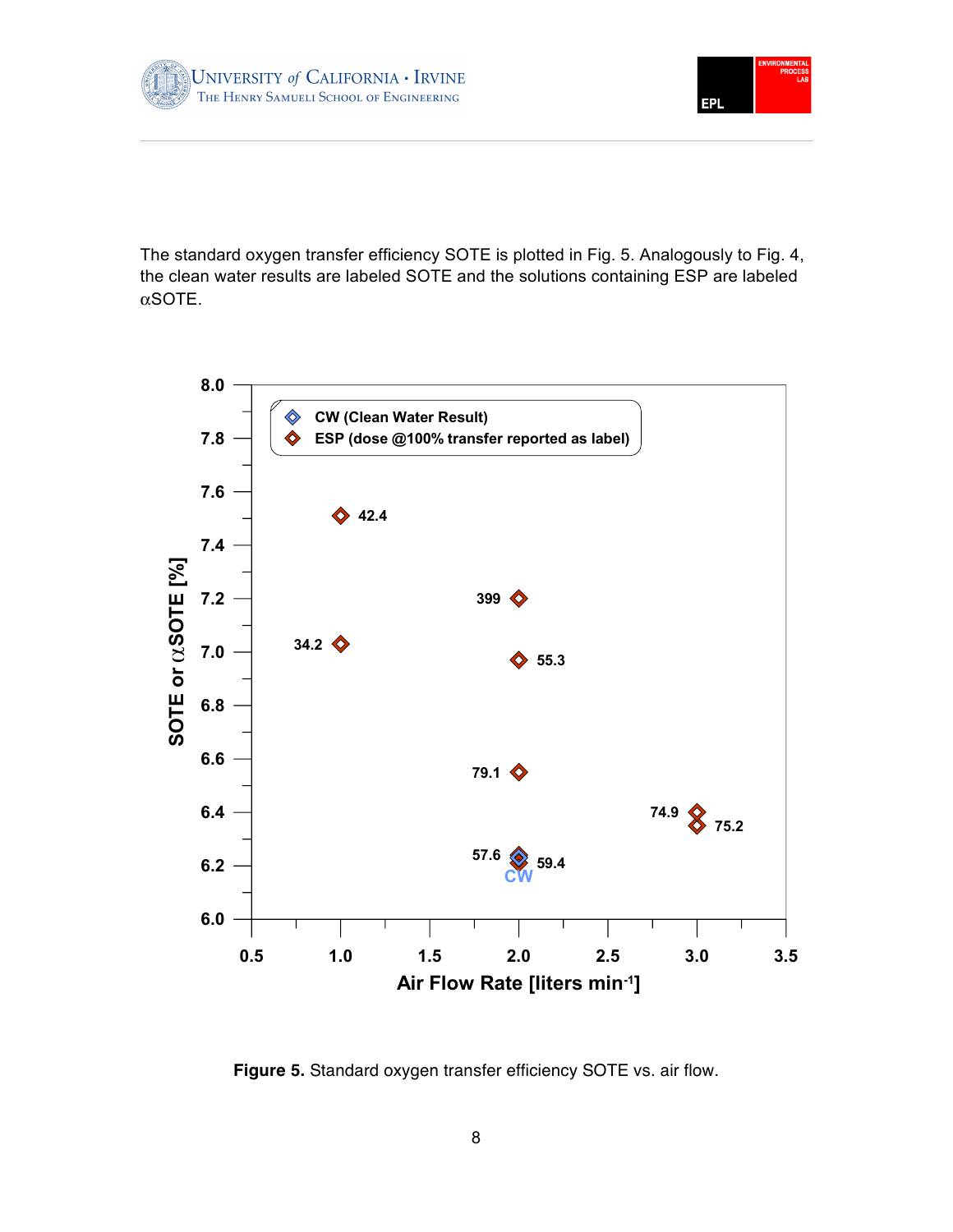



# **References**

ASCE (2006) *Measurement of oxygen transfer in clean water*, ASCE Standard,